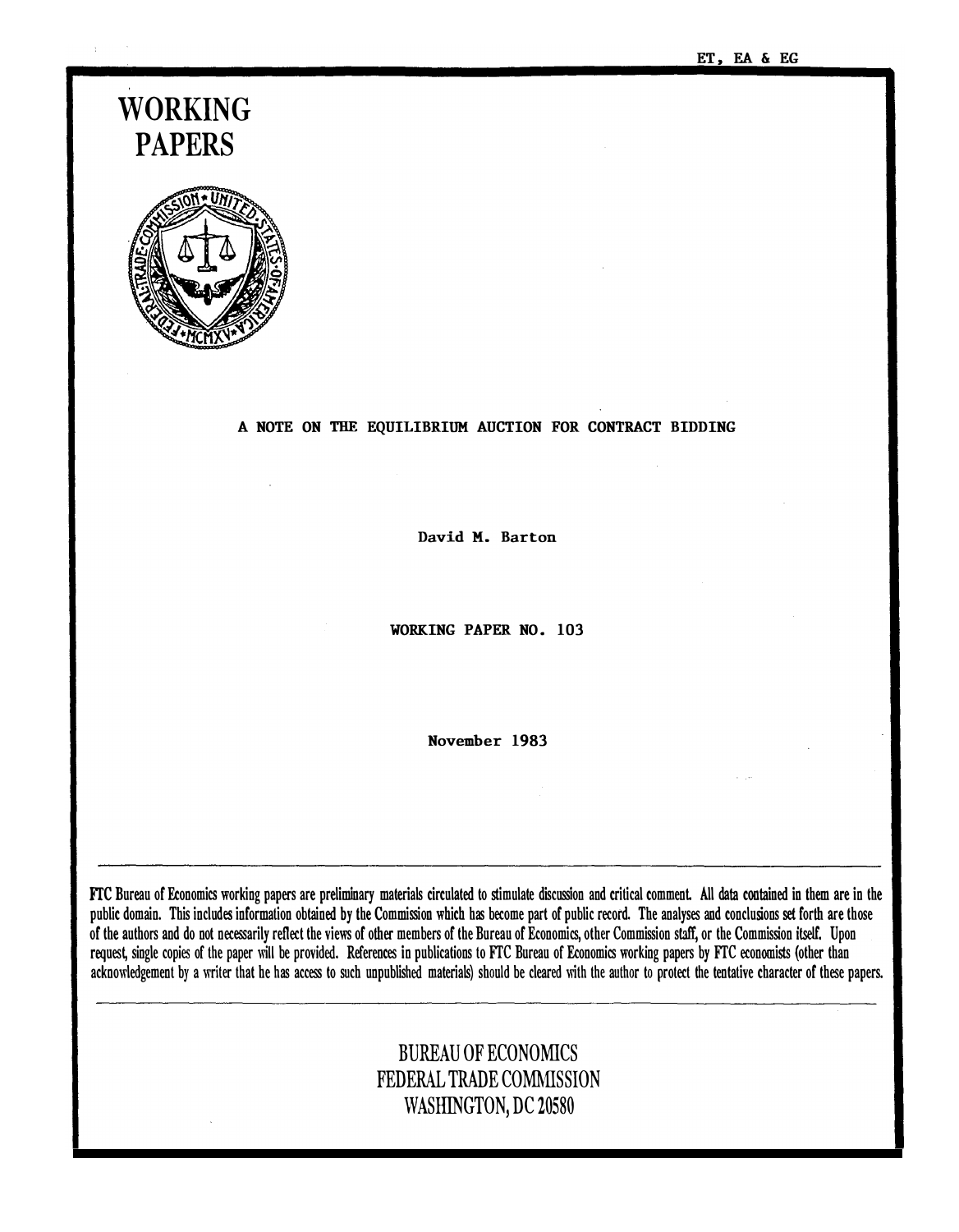A Note on the Equilibrium Auction for Contract Bidding

 $\mathcal{L}^{\text{max}}_{\text{max}}$  and  $\mathcal{L}^{\text{max}}_{\text{max}}$ 

by

 $\sim 100$  km s  $^{-1}$ 

 $\sim 10^{11}$ 

 $\mathcal{L}^{\pm}$ 

David M. Barton

Bureau of Economics Federal Trade Commission November 1983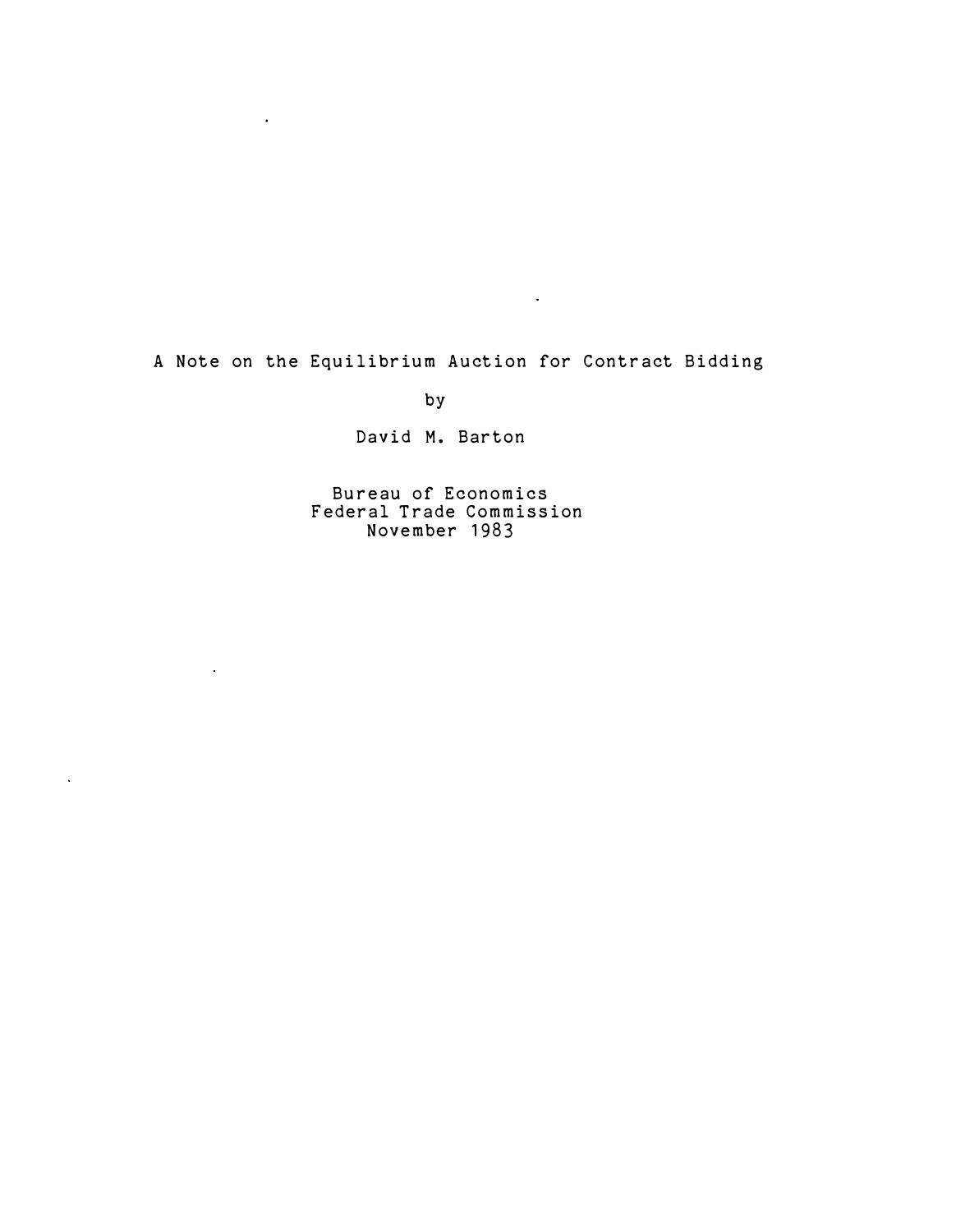#### I. Introduction

A recent paper by Charles Holt<sup>1</sup>/compared expected price outcomes in contract bidding using discriminating vs. competitive au ctions.  $\leq$  The major result was to show that, if bidders are risk averse (risk neutral), the expected contract price in the discriminating auction is less than (equal to) the expected contract price in the competitive auction.3/ Since some degree of risk aversion on the part of bidders is plausible, these results suggest that the discriminating auction would be preferred by the buyer; however, this conclusion remains tentative for two reasons.

The first is that the choice of the bidding mechanism may have a "participation effect." That is, the choice of the bidding

2/ "Discriminating" auction refers to the familiar seal bid auction, while "competitive" auction refers to either the open oral (English) auction or the second price sealed bid auction.

price in the discriminating auction is greater than the expected  $3'$  In this note, I dismiss as uninteresting the possibility that bidders (or the buyer) may be risk lovers. If bidders are risk lovers then Holt's model yields the result that the expected price in the competitive auction.

J. G. Riley and W. F. Samuelson, " Optimal Auctions ," 71 American Economic Review (June 1981) 381 (See p. 388-89); M. Harris and A. Raviv, "Allocation Mechanisms and the Design of Auctions," 50 Econometrica (September 1982) 1089; and, for a review of established results of "received theory", see Section 2 of P. R. Milgrom and R. J. Webber, "A Theory of Auctions and Competitive Bidding," 50 Econometrica (September 1982) 1089. Analogous results have been given for the case of the high bid auction where bidders compete to pur chase rather than sell. See

Auction Procedures," 88 Journal of Political Economy (June 1980)  $1/$  "Competitive Bidding for Contracts under Alternative 433.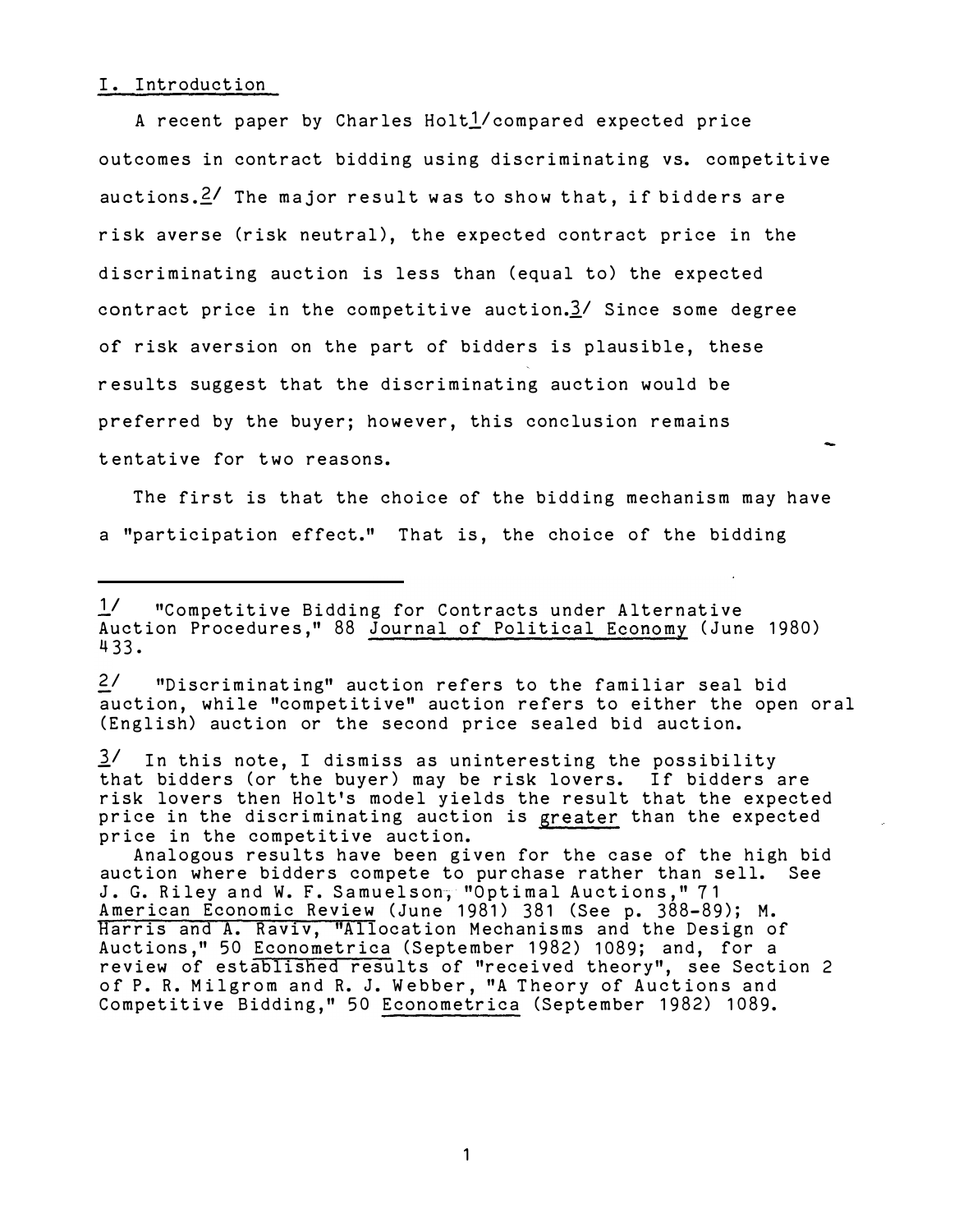system may have an indirect effect on price by attracting di fferent numbers of competing bidders. This question is not addressed in Holt's paper, nor in the more extensive literature dealing with formal models of buyer (high bid) auctions, since the number of bidders is taken as exogeneous. Holt at least recognizes the. issue, however, when he notes that "[i]t would be interesting to see if these [comparative price] results depend on the assumption that the number of bidders is independent of the auction procedure selected" (p. 442).

The second reason is that the effect of risk aversion on the part of buyers has to be considered. The result that bidder risk aversion affects expected price outcomes raises the possibility that buyer risk preference may also have important implications for the analysis. If the buyer is risk averse, a lower expected price in the discriminating auction (compared to the competitive auction with the same number of bidders) is neither necessary nor sufficient to infer a buyer's preference.

These two issues -- the possibility of a differential participation effect and the role of buyer risk preferences -- are obviously related since preferences of both buyers and sellers will determine the equilibrium auction institution. In this paper I show that Holt's model yields a strong presumption that the discriminating auction will be the equilibrium institution for contract bidding.

The paper is organized as follows. The following section sketches the model of bidding behavior in the discrimination auction. Then I show that the use of the Nash bidding strategy in that auction implies that bidders are indifferent between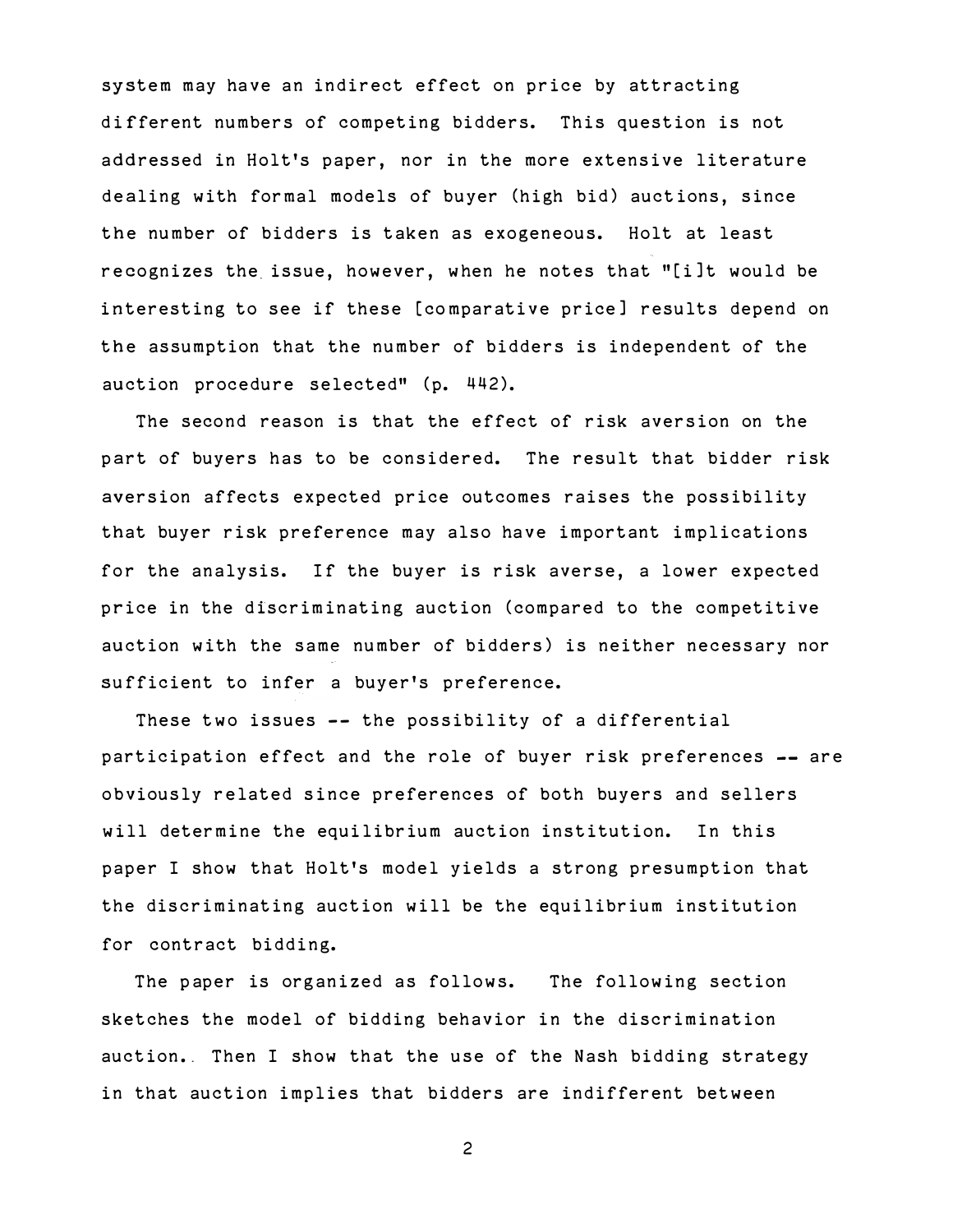discriminating and competitive auctions which in turn implies that there is no differential participation effect. Following that I show that a risk averse buyer will unambiguously prefer the discriminating auction so long as bidders are not risk lovers .

#### II. Bidding in the Discriminating Auction

Bidding behavior in the discriminating auction involves the choice of a optimal strategy when faced with uncertainty about the bids by competitors. Following the game theoretic approach of the more recent literature in this area, Holt models bid strategies as the equilibrium of a Nash game. The model assumes that bidders have identical risk aversion and identical direct costs, C.  $4/$  The total cost of fulfilling the contract is C plus a firm specific opportunity cost, r. The uncertainty inherent in bidding stems from uncertainty about the specific opportunity costs of competitors. However, all firms know that competitors' r values are realizations of a random variable with pdf  $g(r)$ , re  $[r, \overline{r}]$  with associated cdf  $G(r)$  and also know the number of (exogeneously determined) participating bidders. Given the symmetry of preferences and information about the stochastic process generating r, the Nash bid strategy function,  $B(r)$ , is a monotone increasing function of r with inverse  $I(B) = r$ . The

 $4/$  Equivalently we can view all firms as facing the same ex ante uncertainty about direct cost at bid time; C could therefore be interpreted as the certainty equivalent of this uncertain cost.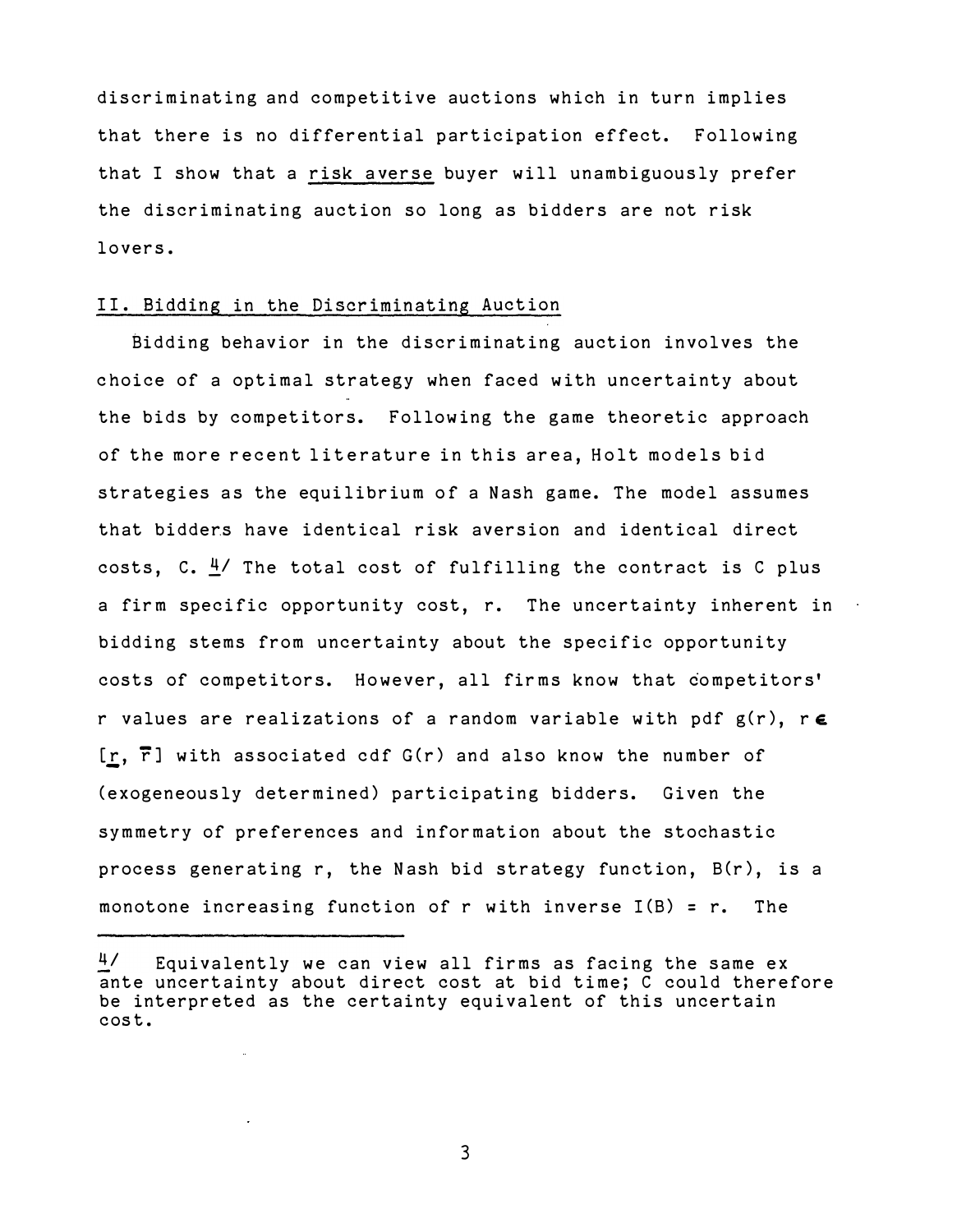$1-F_{n,1}(I(B)) = 1-F_{n,1}(r)$ .  $F_{n,1}(r) = 1 - [1-G(r)]^{N-1}$  is the cdf monotonicity of the bid function implies that the firm with the lowest value of r has the lowest bid. Therefore, the probability that one of the N competing firms, with opportunity cost r, has a bid lower than the minimum bid of its n = N-1 competitors is of the first order statistic (minimum value) of the random variable r in a sample of n with associated pdf  $f_{n, 1}(r)$  =  $(N-1)[1 - G(r)]N-2g(r)$ .

Utilizing the Nash bid strategy, the bidder's expected utility is

$$
EU_d = [1 - F_{n,1}(I(B)]U(B - C) + F_{n,1}(I(B))U(r)
$$
  
(1) = [1 - F\_{n,1}(r)]U(B - C) + F\_{n,1}(r)U(r).

The equation [(8) p. 438] which implicitly defines B(r) in this model is

(2) 
$$
U(B(r) - C) =
$$
  
\n
$$
\begin{array}{c}\nF \\
\int U(s) f_{n,1}(s) ds \\
T1 - F_{n,1}(r)\n\end{array}
$$

B(r) is determine by applying the inverse of the utility function to (2) and adding C to both sides.

#### III. Bidder Indifference

Using (2) to substitute for the first term on the RHS of (1) discriminating auction as we can now write the expected utility of a bidder in the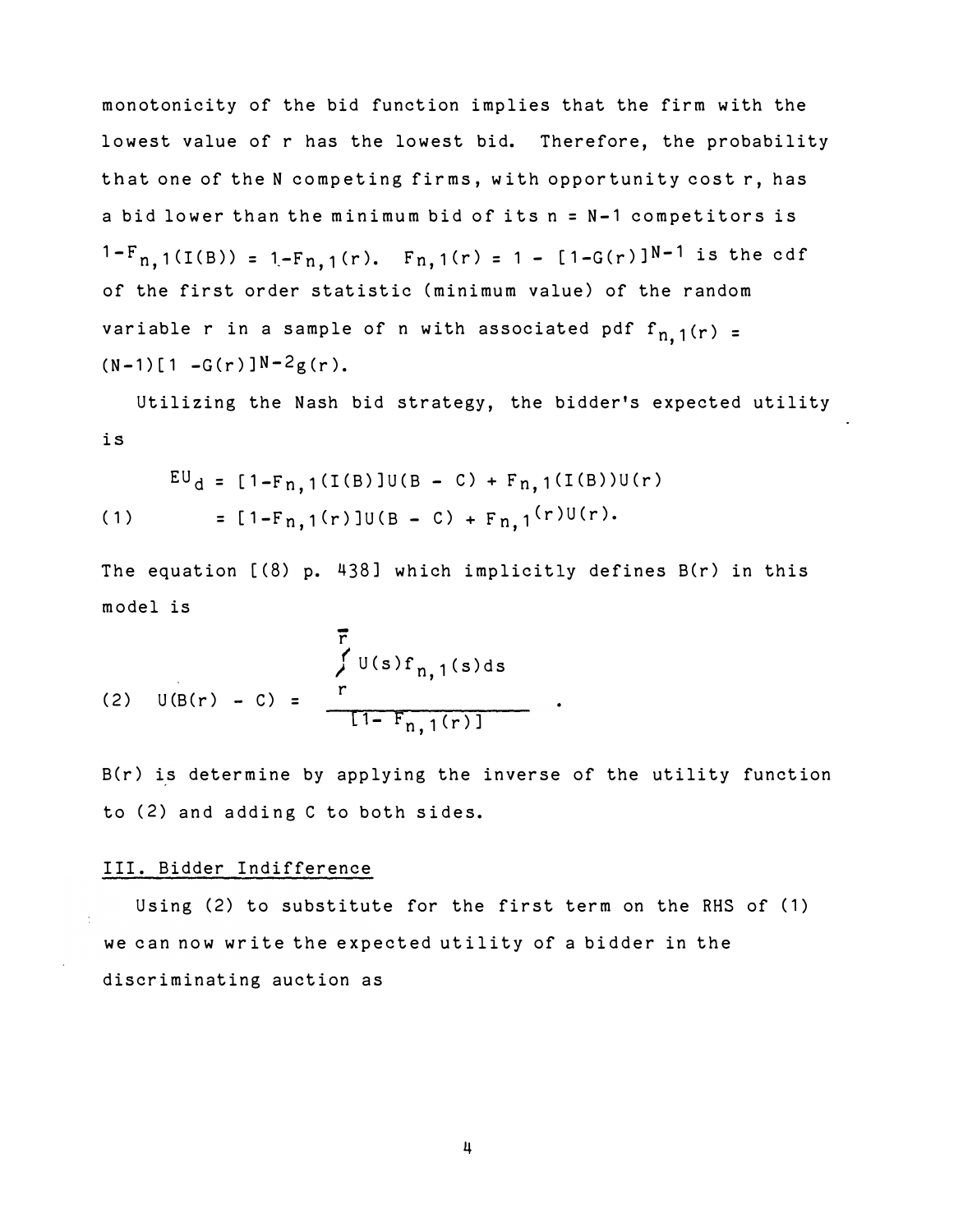$$
(3) \quad EU_d = \int\limits_r^{\overline{r}} U(s)f_{n,1}(s)ds + F_{n,1}(r)U(r).
$$

We now ask whether bidders would have different expected utilities in the competitive auction. If expected utilities differ and there is a sunk cost of bidding (a bid preparation cost for example) participation would differ so the expected price comparison would have to take this effect into account. The result we now show is that expected utilities are identical.

There are two types of competitive auctions to consider, the second-price sealed bid auction proposed by Vickery $5/$  and the open oral, or English, auction. In the second-price auction, the contract price is determined by the second lowest bid. In this auction, each bidder's utility maximizing strategy is to bid his indifference price C+r, hence the low bidder receives a contract price equal to the indifference price of the second lowest bidder,  $b = C + r_1$ , where r1 is the minimum value of r (first order statistic) in the sample of his n competitors. In the open oral (English) auction, bids are successively lowered until only one bidder remains; the low bidder in this auction also receives a contract price equal to  $b = C + r_1$ . Since C is a constant, b is distributed as  $f_{n, 1}$ <sup>(b - C)</sup> on [ $\underline{r}$  + C,  $\overline{r}$  + C]; so the expected utility of a bidder in a competitive auction is given by

 $5/$  W. Vickery, "Counterspeculation, Auctions, and Competitive Sealed Tenders," 16 Journal of Finance (March 1961) 8.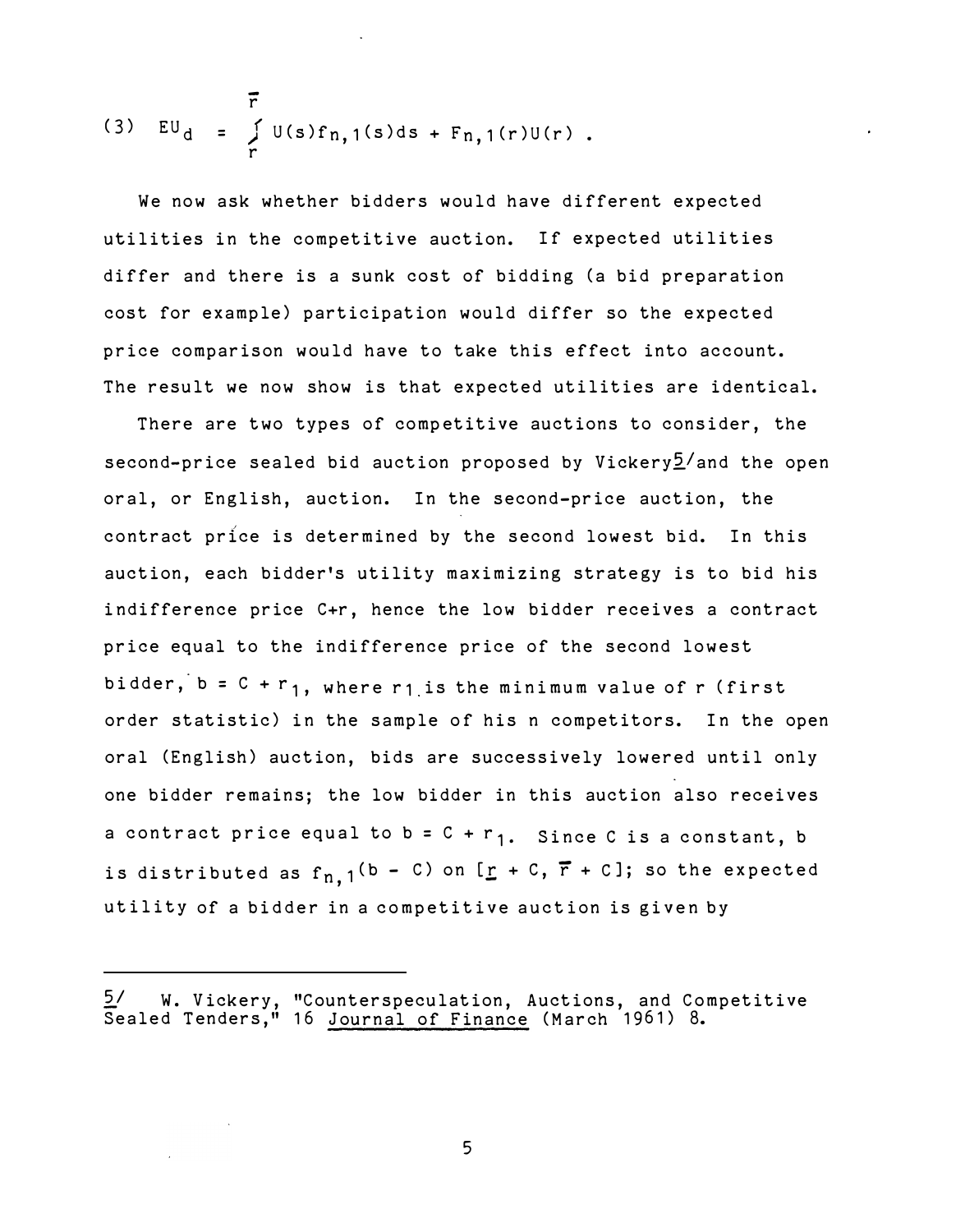$$
\begin{array}{rcl}\nF + C & r + C \\
EU_c(r) &=& \int U(s - C)f_{n,1}(s - C)ds + \int U(r)f_{n,1}(s - C)ds \\
r + C & & r + C\n\end{array}
$$
\n
$$
\begin{array}{rcl}\n\overline{r} \\
\overline{r} \\
\overline{r} \\
\overline{r} \\
\overline{r} \\
\overline{r} \\
\overline{r} \\
\overline{r} \\
\overline{r} \\
\overline{r} \\
\overline{r} \\
\overline{r} \\
\overline{r} \\
\overline{r} \\
\overline{r} \\
\overline{r} \\
\overline{r} \\
\overline{r} \\
\overline{r} \\
\overline{r} \\
\overline{r} \\
\overline{r} \\
\overline{r} \\
\overline{r} \\
\overline{r} \\
\overline{r} \\
\overline{r} \\
\overline{r} \\
\overline{r} \\
\overline{r} \\
\overline{r} \\
\overline{r} \\
\overline{r} \\
\overline{r} \\
\overline{r} \\
\overline{r} \\
\overline{r} \\
\overline{r} \\
\overline{r} \\
\overline{r} \\
\overline{r} \\
\overline{r} \\
\overline{r} \\
\overline{r} \\
\overline{r} \\
\overline{r} \\
\overline{r} \\
\overline{r} \\
\overline{r} \\
\overline{r} \\
\overline{r} \\
\overline{r} \\
\overline{r} \\
\overline{r} \\
\overline{r} \\
\overline{r} \\
\overline{r} \\
\overline{r} \\
\overline{r} \\
\overline{r} \\
\overline{r} \\
\overline{r} \\
\overline{r} \\
\overline{r} \\
\overline{r} \\
\overline{r} \\
\overline{r} \\
\overline{r} \\
\overline{r} \\
\overline{r} \\
\overline{r} \\
\overline{r} \\
\overline{r} \\
\overline{r} \\
\overline{r} \\
\overline{r} \\
\overline{r} \\
\overline{r} \\
\overline{r} \\
\overline{r} \\
\overline{r} \\
\overline{r} \\
\overline{r} \\
\overline{r} \\
\overline{r} \\
\overline{r} \\
\overline{r} \\
\overline{r} \\
\overline{r} \\
\overline{r} \\
\overline{r} \\
\overline{r} \\
\overline{r} \\
\overline{r} \\
\overline{
$$

which is identical to (3). Therefore, each bidder's expected utility in the competitive auction is identical to his expected utility in the discriminating auction. Hence, we can conclude that if N bidders were invited to tender bids in one of the two auctions, no bidder would withdraw if it were then announced that the other auction would be used. In conclusion, there is no differential participation effect. This result is independent of the form of the bidders' (identical) utility functions and the form of the pdf of r. The implication of the bidder indifference result is that the equilibrium bidding institution depends only on the buyer's preference which we examine in the next section.

Before turning to that issue, it is of some interest to consider the reason for the difference in expected price outcomes in the two auctions with risk averse bidders. Holt's intuitive explanation is that "there is less uncertainty in the competitive auction. In this auction, the firm with the lowest opportunity cost learns the bids of its rivals as the bid price is being lowered. On the [other] hand, in a discriminatory auction, no firm knows its rivals' bids prior to making his own bid. The greater uncertainty in a discriminatory auction causes risk averse bidders to submit low bids..." (p. 441).

This explanation is suspect for two reasons. First, it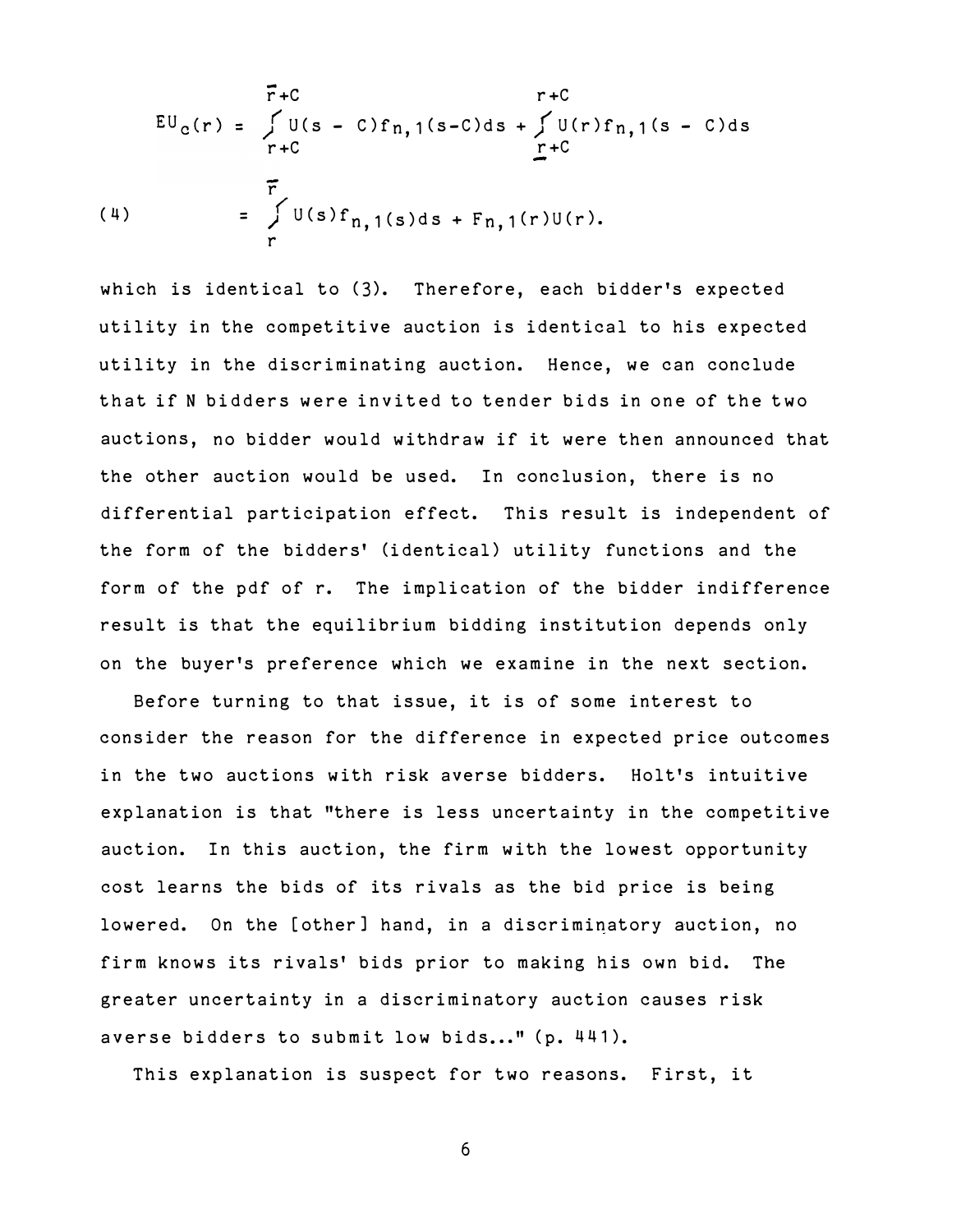reverses the usual implication of risk aversion since Holt is saving that bidders' response in playing the more risky game is to accept a lower expected payoff. Second, the notion that the competitive auction is more certain because bidders learn about rivals costs as the bids are lo wered ignores the fact that the English auction yields the same outcome as the second-price sealed bid auction in which no information is revealed. In contrast to Holt's intuitive argument, it will be be shown that the discriminating auction is less risky than the competitive auction. This demonstration also provides a straightforward proof of the result that bidder risk aversion leads to a lower expected price in the discriminating auction.

From the bidder indifference result, we know that the first terms in equations (1) and (4) are equal. Dividing through by  $[1-Fn 1<sup>(r)</sup>]$  gives equation (2) which now can be given the , following interesting interpretation: conditional on winning, the utility of profit in the discriminating auction is equal to the conditional expected utility of profit in the competitive auction. In other words, equation (2) shows that B(r)-C is the certainty equivalent of the (conditional) expected utility in the competitive auction given by the RHS of (2). If bidders' utility functions exhibit risk aversion, it follows that the certainty equivalent will be less than the expected value of profits in the competitive auction; hence

(5) 
$$
B(r) - C < \frac{r}{1 - F_{n,1}(r)}
$$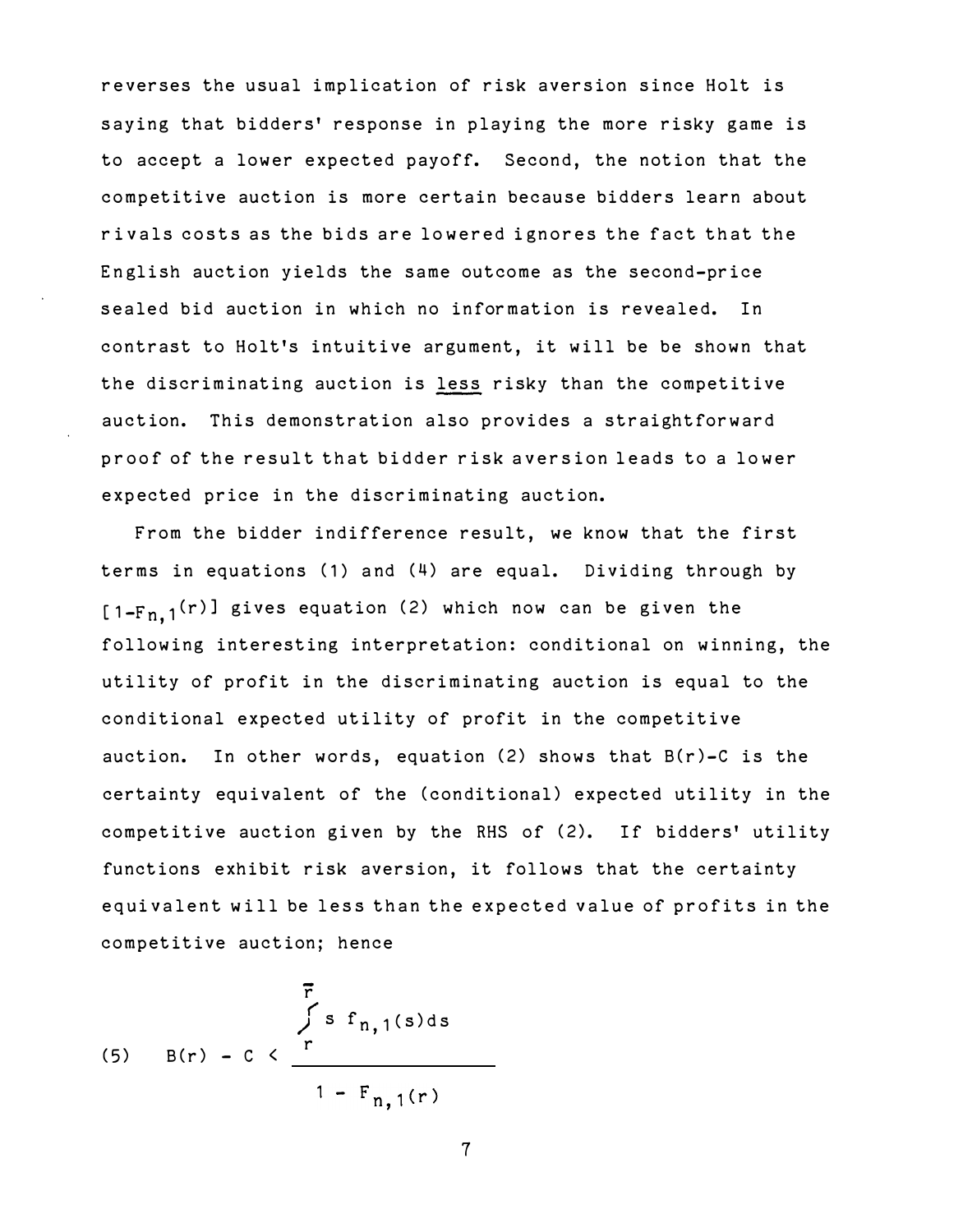Since the inequality in (5) holds for all values of r (except at the upper limit where both sides are equal to  $r \frac{6}{l}$ ) it will hold if we take the expectation of both sides of (5) with respect to the same density function on  $[r, \bar{r}]$ . Let this density function be that of the first order statistic of r in a sample of N bidders. Then, taking expectations we have  $E_d(b$ idder profits)  $\zeta$   $E_c$  (bidder profits). Since C is identical for all bidders this directly implies that, with risk averse bidders,  $E[B(r_{1})]$  $E(r_2) + C$ , where r1,  $r_2$  here denote the first and second order statistics of r in the total sample of N bidders.

The correct explanation for the lower price in the discriminating auction is thus that risk averse bidders pay for the greater (conditional) certainty of profits in the discriminating auction by bidding a profit which is lower than their expected profit in the competitive auction.

### III. Risk Averse Buyers Prefer the Discriminating Auction

The lower expected contract price in the discriminating auction together with the bidder indifference between the two auctions unambiguously implies that a risk neutral buyer will prefer the discriminating auction if bidders are risk neutral. Can we say anything in general about buyer preference if the

 $6/$  The fact that lim B(r) = r + C can be verified by using  $r \rightarrow \overline{r}$ equation (2).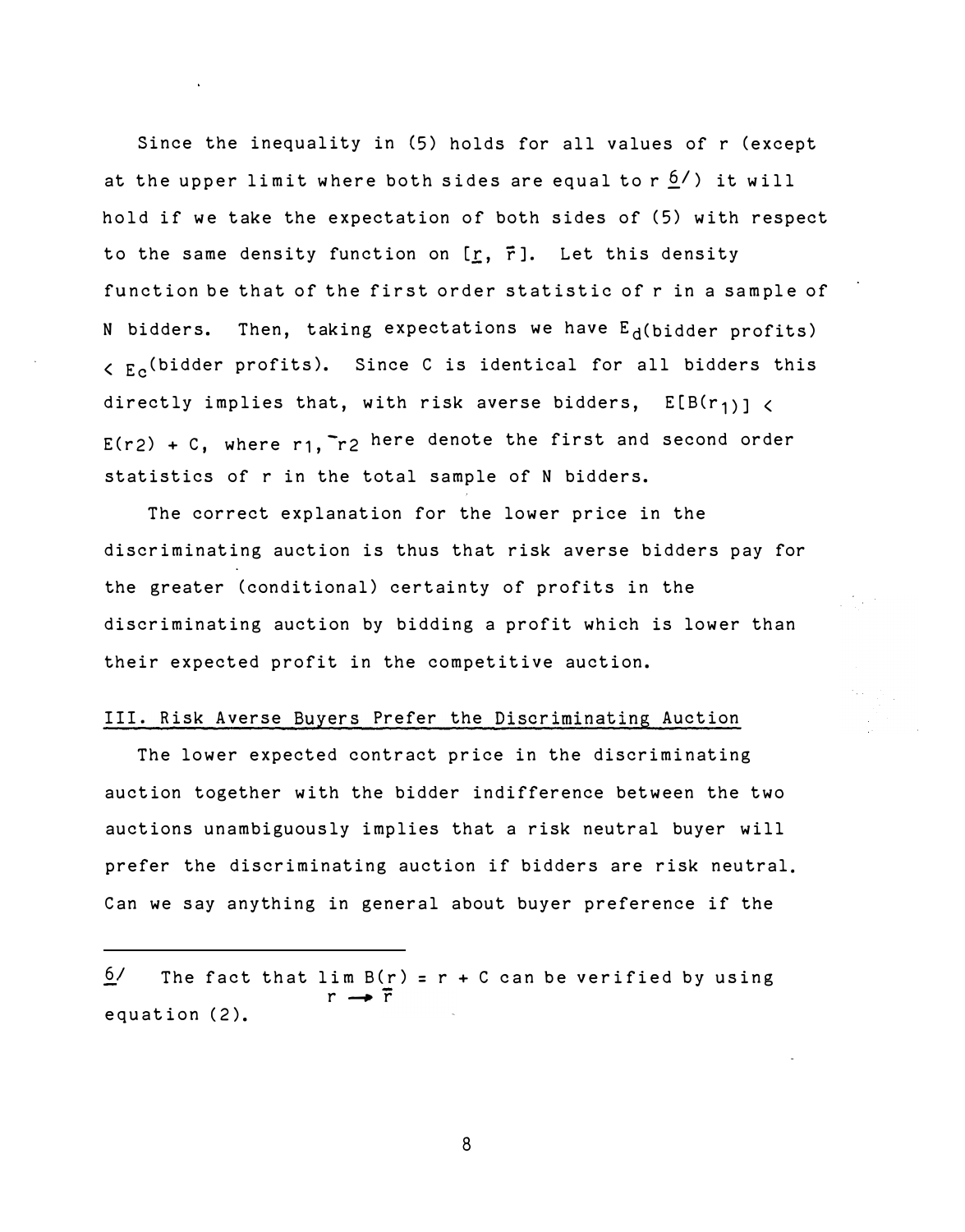buyer is risk averse? In this section I show that a buyer with a utility function exhibiting risk aversion will prefer the discriminating auction so long as bidders are not risk lovers. $\frac{7}{1}$ The proof is given in two steps. In the first we show that when bidders are risk neutral, a risk averse buyer will prefer the discriminating auction. Once this is established, it is straightforward to use the results of the previous section to show that the buyer's expected utility in the discriminating auction with risk averse bidders is greater than if bidders are risk neutral.

In what follows we will be considering the buyer's expected utility when taking bids from N bidders. The pdf's and cdf's of the first and second order statistics of g(r) in a sample of N are distinguished by the subscript N:  $f_{N,i}(.)$  and  $F_{N,i}(.)$ , i = 1,2. For clarity it will be useful to also explicitly distinguish the random variates as  $r_i$ , i =1,2, when referring to the total sample of N bidders The utility function of the buyer is denoted as V(.), and W denotes the gross value of the contract

 $var(r_1)$ But  $7/$  This result is a bit surprising in that nothing can be inferred about comparative riskiness of the two price distributions from the properties of order statistics, even if we restrict the class of utility functions to those which allow riskiness to be identified with variance, The expected value of price in the discriminating auction is C plus the expected value of a function of the first order statistic, while the expected price in the competitive auction is C plus the expected value of the second order statistic. Suppo se we start by provisionally identifying riskiness with variance. If r values are drawn from a rectangular distribution (commonly used in the literature for numerical examples) then  $var(r_1)$  <  $var(r_2)$  which would accord with the result to be shown. But if the'r values are drawn from a normal distribution, for example, then  $var(r_1) > var(r_2)$ .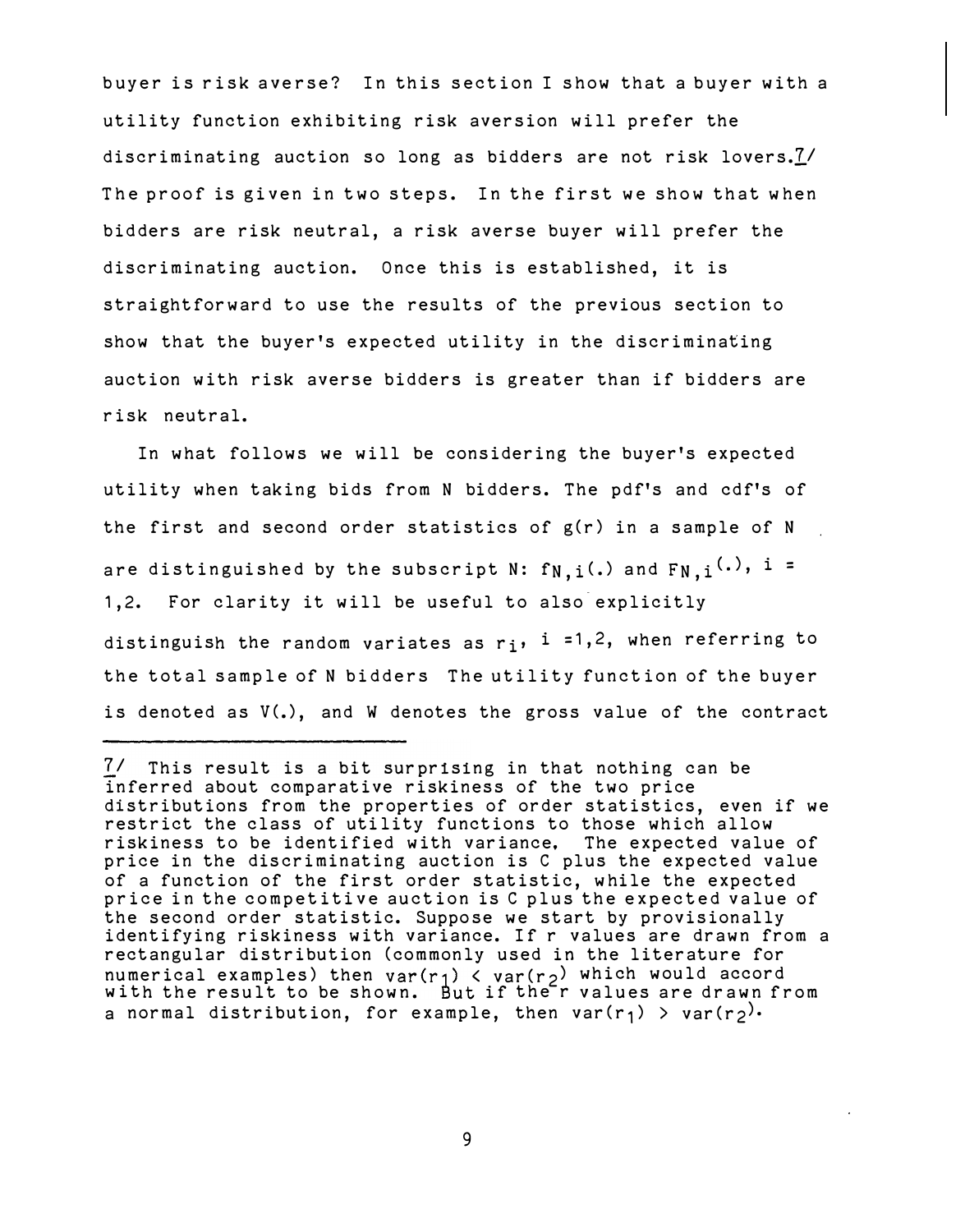to the buyer.

We first prove that if the buyer is risk averse and bidders are risk neutral, then  $EV_d > EV_c$ , that is, we will show that

(6) 
$$
\overline{r}
$$
  
\n $\overline{r}$   
\n $\overline{r}$   
\n $\overline{r}$   
\n $\overline{r}$   
\n $\overline{r}$   
\n $\overline{r}$   
\n $\overline{r}$   
\n $\overline{r}$   
\n $\overline{r}$   
\n $\overline{r}$   
\n $\overline{r}$   
\n $\overline{r}$   
\n $\overline{r}$ 

The method of proof is to show that the expression on the left, for  $EV_d$ , is equal to

(7) 
$$
\sum_{r}^{F} V(W - C - E[r_2|r_1])f_{N,1}(r_1) dr_1
$$
,

and the expression on the right, for  $EV_{c}$ , is equal to

(8) 
$$
\int_{\Gamma} \mathbb{E}[V(W - C - r_{2}|r_{1})]f_{N,1}(r_{1})dr_{1}
$$
.

We can then infer (6) by Jensen's inequality.

Consider first the LHS of (6), which gives the buyer 's expected utility of the contract in the discriminating auction. If bidders are risk neutral then, using a linear utility function in (2), the winning bid in the discriminating auction is

$$
\overrightarrow{F} \quad \overrightarrow{r}
$$
  
\n
$$
Sf_{n,1}(s)ds
$$
  
\n(9)  $B(r_1) = \frac{r_1}{1-F_{n,1}(r_1)} + C = \frac{r_1}{1-G(r_1)!^{N-1}} + C.$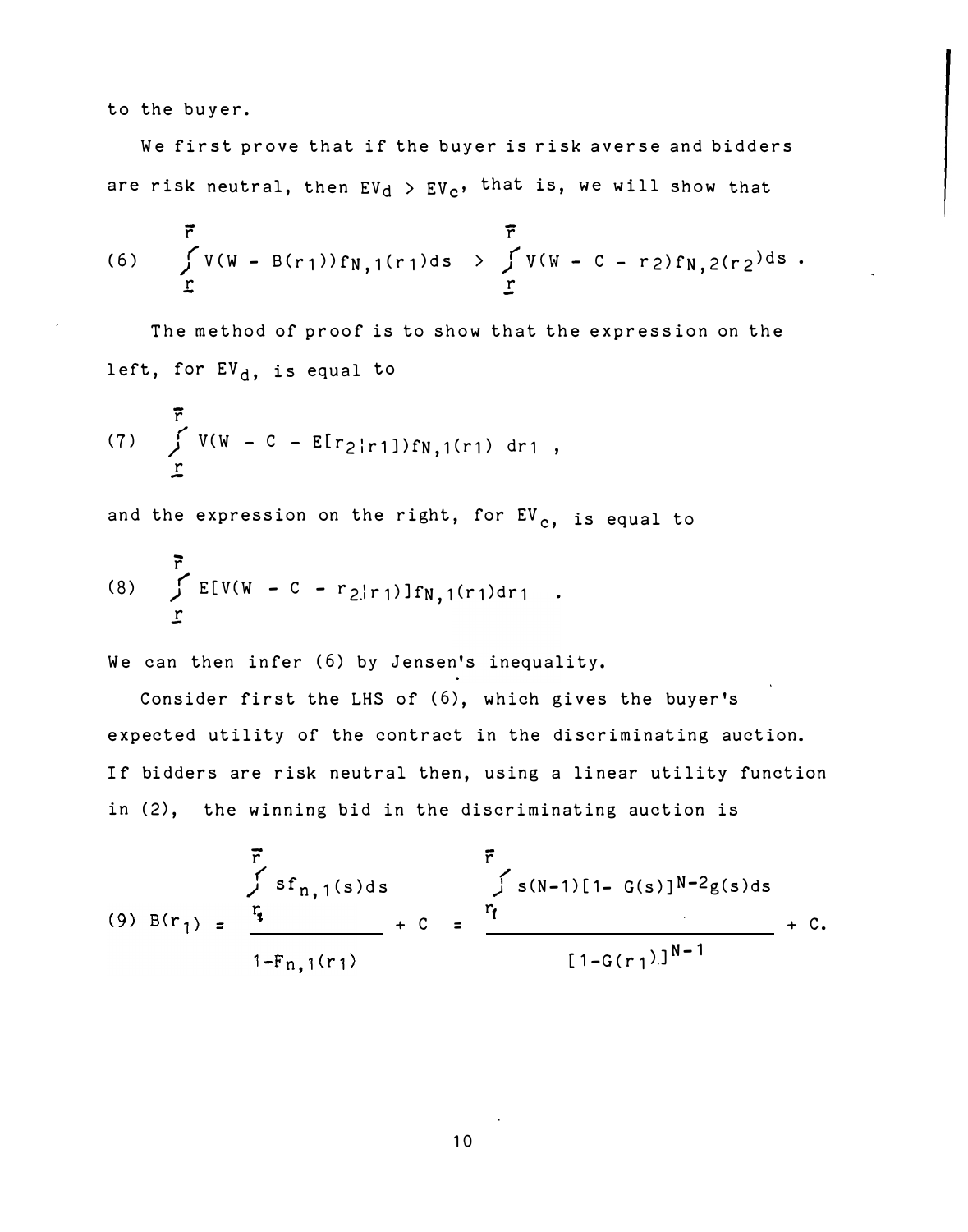The conditional density of  $r_2$  given r1 is<sup>8/</sup>

$$
\frac{f_{N,1,2}(r_1,r_2)}{f_{N,1}(r_1)} = \frac{N!/(N-2)!\left[1-G(r_2)\right]^{N-2}g(r_2)g(r_1)}{N!/(N-1)!\left[1-G(r_1)\right]^{N-1}g(r_1)},
$$

therefore,

(10) 
$$
E(r_2|r_1)
$$
 = 
$$
\frac{r_1}{r_1}
$$
 = 
$$
\frac{[1-G(r_1)]^{N-2}g(r_2)dr_2}{[1-G(r_1)]^{N-1}}
$$

which is identical to the first term on the RHS of (9), so the buyer's expected utility in the discriminating auction can be ex pre ssed as (7 ).

Now consider the RHS of (6). Writing out the full expression for  $f_{N,2}$ ( ), buyer expected utility in the competitive auction is given by

- - - r (11)  $EV_c = \int V(W - C - r_2)N(N-1)[1-G(r_2)]^{N-2}G(r_2)g(r_2)dr_2$  $\mathbf r$  $\vec{r}$  r<sub>2</sub> = N(N-1)  $\int_{r} V(W - C - r_2) [1 - G(r_2)]^{N-2} \int_{r} g(x) dx g(r_2) dr_2$ 

changing the order of integration yields

- -

= N(N-1)
$$
\int_{\Gamma}
$$
 g(x)  $\int_{X}$  V(W - C - r<sub>2</sub>)[1-G(r<sub>2</sub>)]<sup>N-2</sup> g(r<sub>2</sub>)dr<sub>2</sub>dx.

8/ Statistics, 3rd ed. (New York: Macmillian, 1970) 145 See R. V. Hogg and A. T. Craig, ff . Introduction to Mathematical 3rd ed. (New York: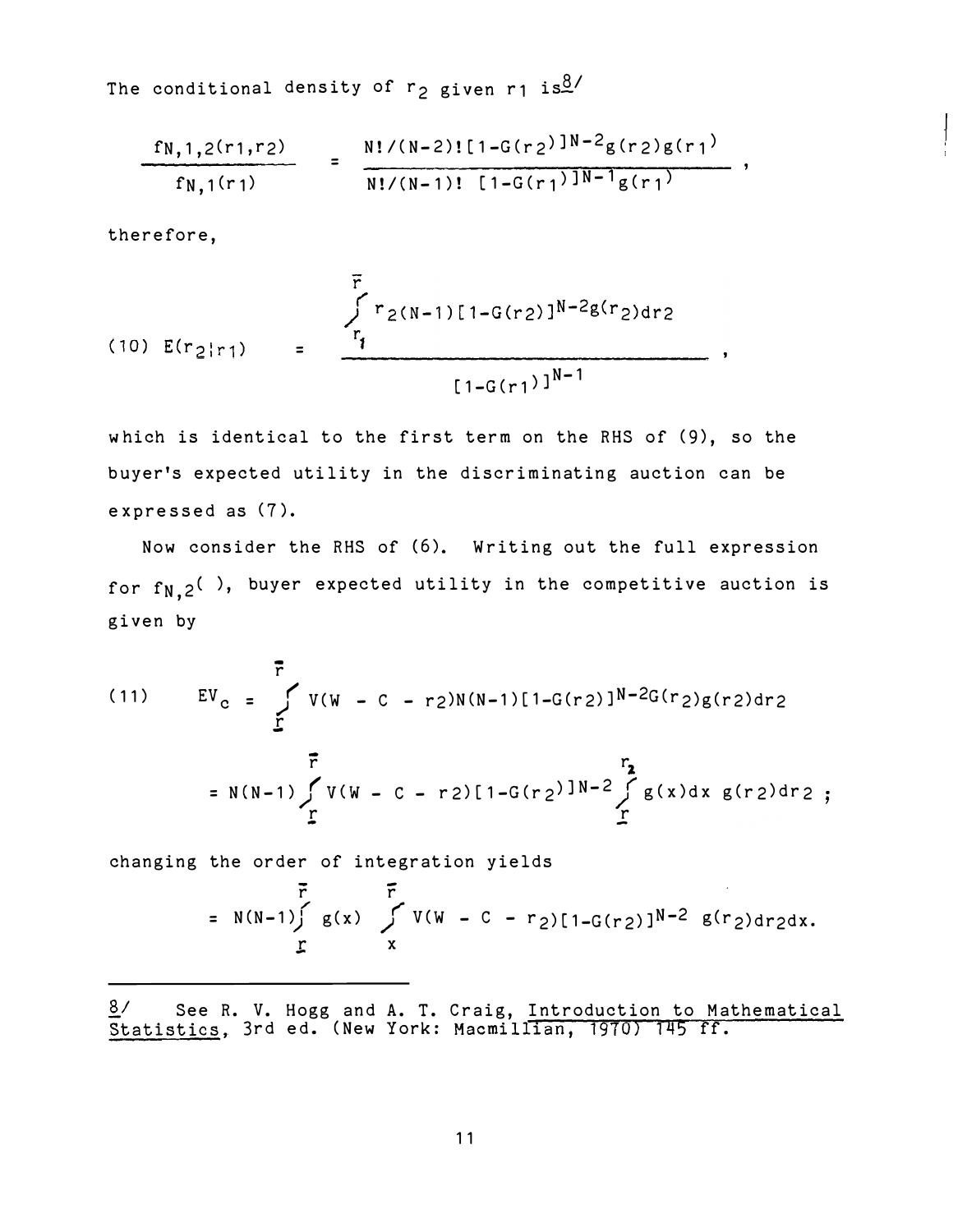Now multiply and divide by  $[1-G(x)]N-1$  to get

$$
= \int_{r}^{\overline{r}} N[1-G(x)]^{N-1}g(x) \frac{(N-1)\int_{x}^{r} V(W-C-r_{2})[1-G(r_{2})]^{N-2}g(r_{2})dr_{2}}{1-G(x)]^{N-1}}
$$
dx

(12) = 
$$
\int_{\Gamma} \mathbb{E}[U(W - C - r_2|r_1) f_N(r_1) dr_1]
$$

as given by (8). If V() exhibits risk aversion then, by Jensen's inequality,  $EV_d = E[V(W-C-E(r_2|r_1))] > E[E(W-C-r_2|r_1)] =$  $EV_{c}$ . This proves that a risk averse buyer prefers the discriminating auction when bidders are risk neutral.

The second part of the proof is to show that expected utility of the buyer is also greater in the discriminating auction when bidders are risk averse. This follows from the fact that bid for any value of r, and thus that of the bidder with  $r = r_1$ , is lower if bidders are risk averse rather than risk neutral.

#### V. Conclusion.

In this note I have shown that Holt's contract bidding model yields the following two implications. 1) Bidders are indifferent between the discriminating (first-price) auction and the competitive (second-price or English) auction. If N bidders accept invitations to bid in one, none would withdraw if prior to the bidding the buyer announced that the other auction were to be used instead. Thus, while the model takes the N as fixed, the qualitative comparison of the outcomes is not affected by this assumption. Bidder indifference between the two types of auctions further implies that the equilibrium bidding institution